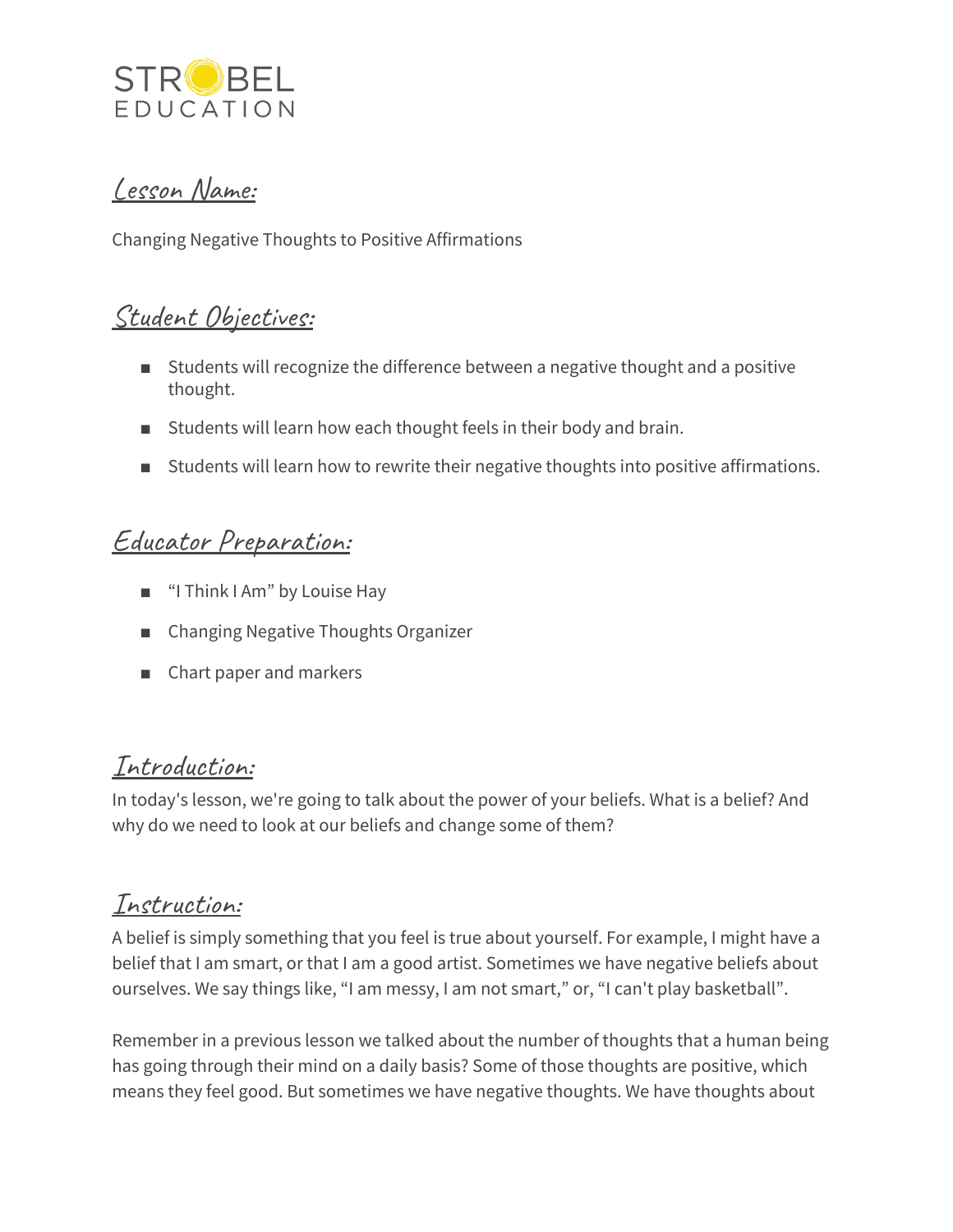

ourselves that don't feel very good. I'm going to read you part of a book called, "I Think I Am" by Louise Hay.

(Read half of this book and model the thoughts you are having about what you are reading.)

We've been talking about negative thoughts—and this is normal—so don't feel bad about it. But it's helpful to know we can change negative thoughts into positive affirmations or positive thoughts. We are going to work on catching ourselves while we're having negative thoughts. For example, I had a thought for a long time, which was, "I am so careless". Sometimes my teachers would say this to me, or even my mom. It didn't make me feel very good to hear those things about me and then I started believing them. So what if I rewrote that statement so that it still said something that was true about me, but it felt better? Maybe rewrite it to say, "I am so fast at doing certain things". That's a better feeling. That is a positive affirmation. Or maybe I think I am so slow so I catch myself saying, "Everyone else seems to be faster than me". That doesn't make me feel very good. But what if I rewrote it to say, "I am working hard to become faster"? You see, that feels good and empowering.

Remember how you feel is determined by which "kind" of thoughts get in your brain the most. And then that is what we begin to believe about ourselves.

### Interaction:

I really want to encourage you to be very observant of how many negative thoughts you are allowing in your brain. Remember, a belief is something that you feel in the bones of your body and in your heart. Your beliefs about yourself are really important, so we want those to be positive, good-feeling beliefs. In order to do that, we have to catch ourselves having some of these negative things and instead, we have to choose a better feeling thought or a positive affirmation. I'd like you to open up "Changing Negative Thoughts Organizer". You are going to practice writing some of the negative things you say to yourself and then rewrite them and change them into positive affirmations.

(Model this for them)